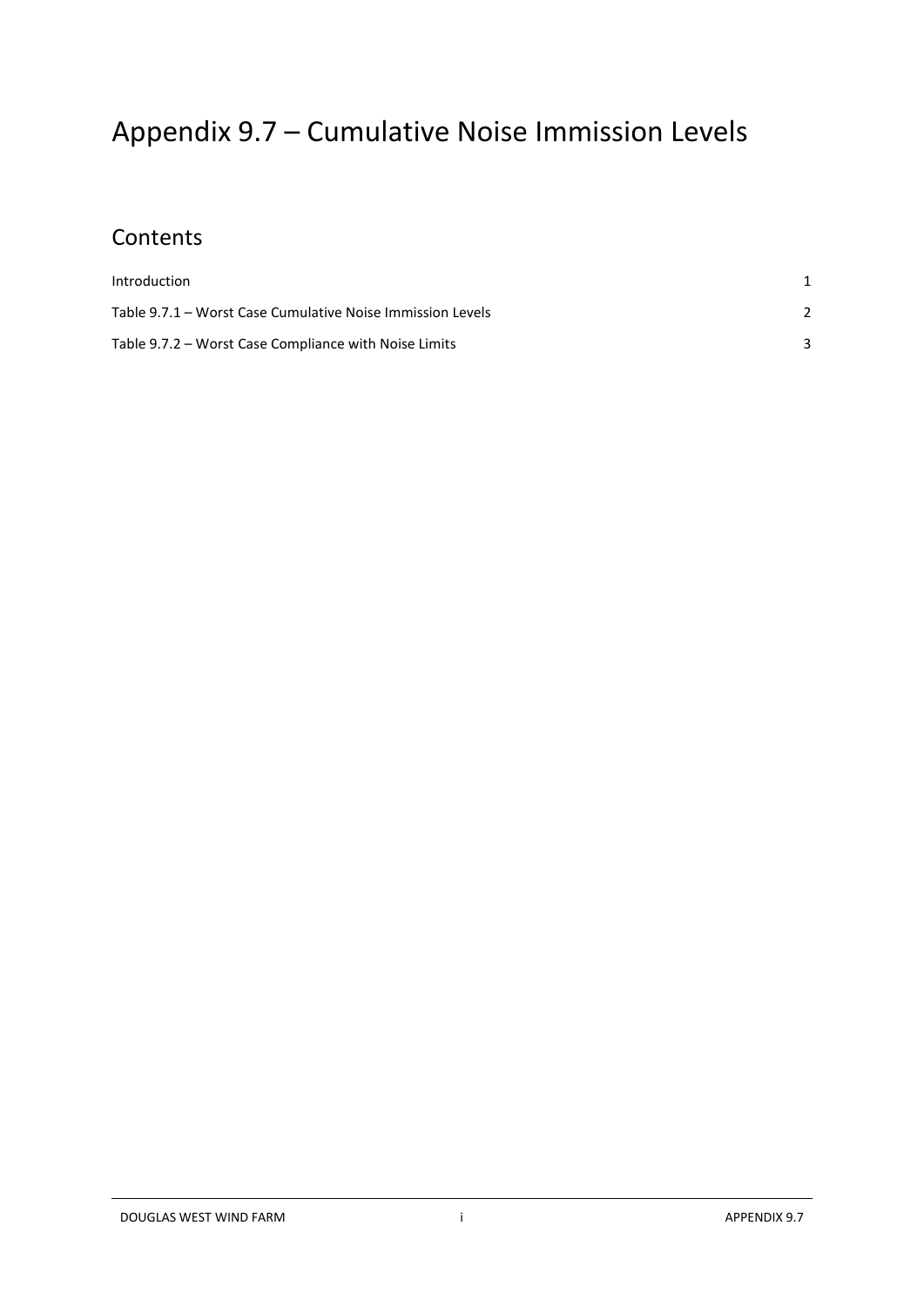This page is intentionally blank.

DOUGLAS WEST WIND FARM **ii APPENDIX 9.7**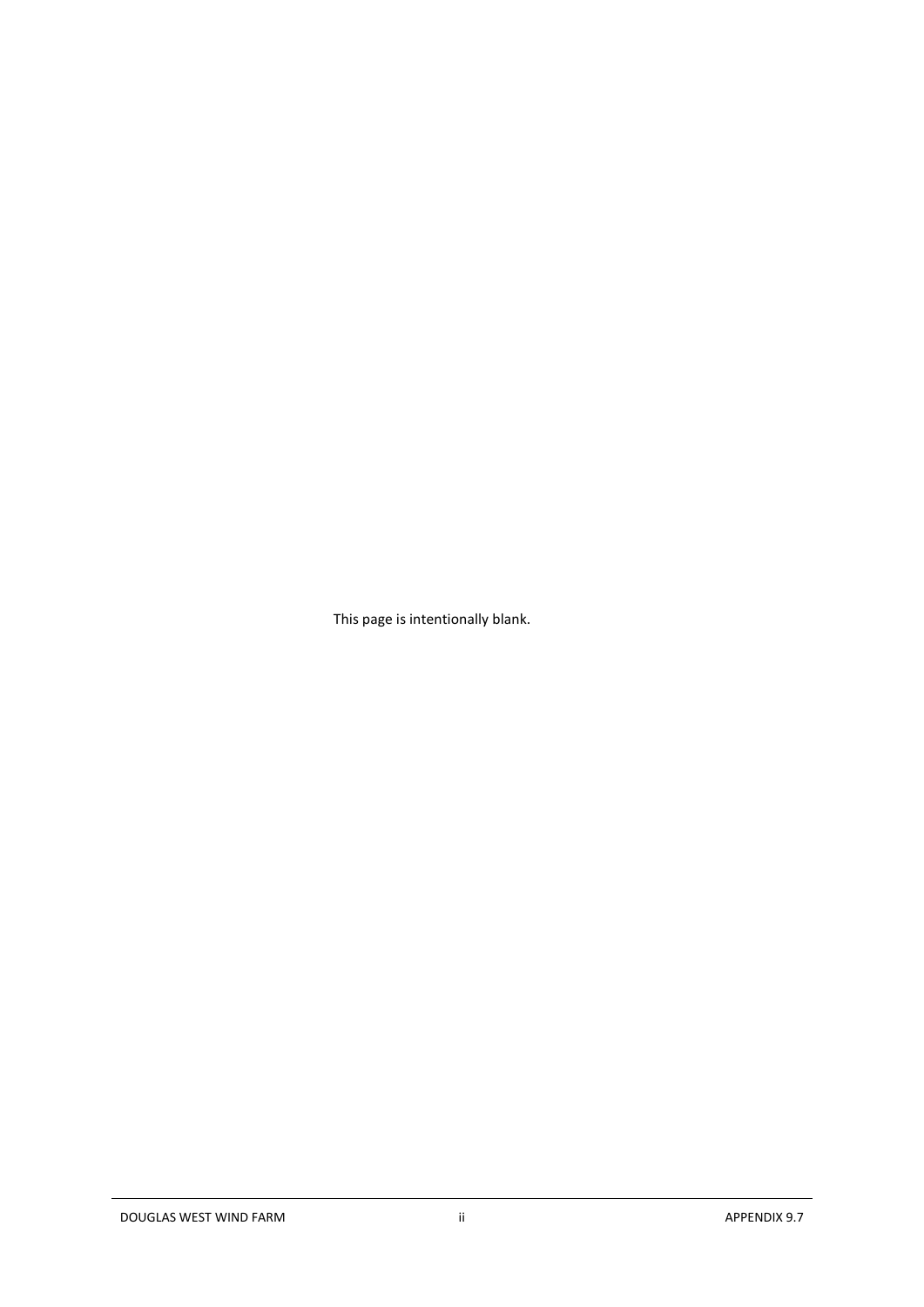# Appendix 9.7: Cumulative Noise Immission Levels

### <span id="page-2-0"></span>*Introduction*

The tables show the calculated worst-case cumulative noise immission levels in terms of dB LA90,10min against the derived wind speed at 10m height for each of the 13 locations. The results are the worst-case levels from a broad brush approach to the recommendations of the IOA Good Practice Guide, and include 2dB of screening for any turbine not visible from the location in question. No allowance is made for directivity, and every turbine was treated as if it were directly upwind of the receptor.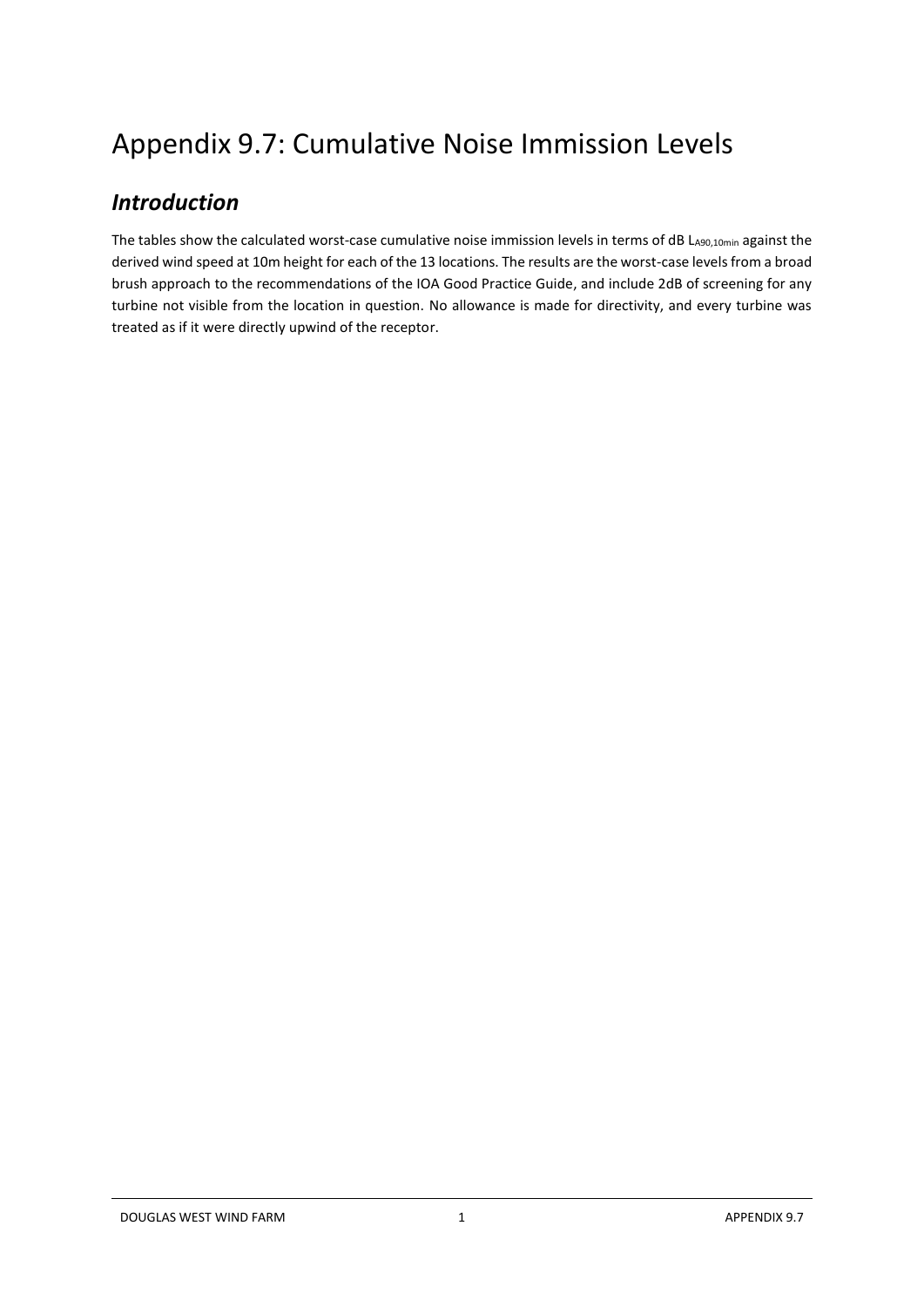| Receptor               | 4m/s | 5m/s | 6m/s | 7m/s | 8m/s | 9m/s | 10 <sub>m</sub> /s | 11m/s | 12m/s |
|------------------------|------|------|------|------|------|------|--------------------|-------|-------|
| Westerhouse            | 28   | 33   | 37   | 37   | 38   | 38   | 38                 | 38    | 38    |
| <b>Station House</b>   | 31   | 36   | 39   | 39   | 40   | 40   | 41                 | 41    | 41    |
| 8 Middlemuir Road      | 28   | 33   | 35   | 37   | 38   | 38   | 38                 | 38    | 38    |
| Craigend               | 28   | 33   | 36   | 37   | 37   | 38   | 38                 | 38    | 38    |
| <b>West Toun House</b> | 26   | 31   | 35   | 35   | 36   | 36   | 36                 | 36    | 36    |
| <b>Braehead</b>        | 27   | 32   | 34   | 36   | 37   | 37   | 37                 | 37    | 37    |
| Midfield Road          | 26   | 31   | 33   | 34   | 36   | 36   | 36                 | 36    | 36    |
| <b>Gardens House</b>   | 24   | 28   | 32   | 33   | 35   | 35   | 35                 | 35    | 35    |
| Scrogton               | 25   | 30   | 33   | 34   | 34   | 35   | 35                 | 35    | 35    |
| <b>Braidlea</b>        | 26   | 31   | 34   | 35   | 35   | 36   | 36                 | 36    | 36    |
| Scrogtonhead           | 26   | 31   | 34   | 35   | 35   | 36   | 36                 | 36    | 36    |
| Stockhill              | 35   | 39   | 41   | 43   | 44   | 45   | 44                 | 44    | 44    |
| Gunsgreen              | 30   | 34   | 36   | 38   | 39   | 40   | 40                 | 40    | 40    |

### <span id="page-3-0"></span>*Table 9.7.1 – Worst Case Cumulative Noise Immission Levels*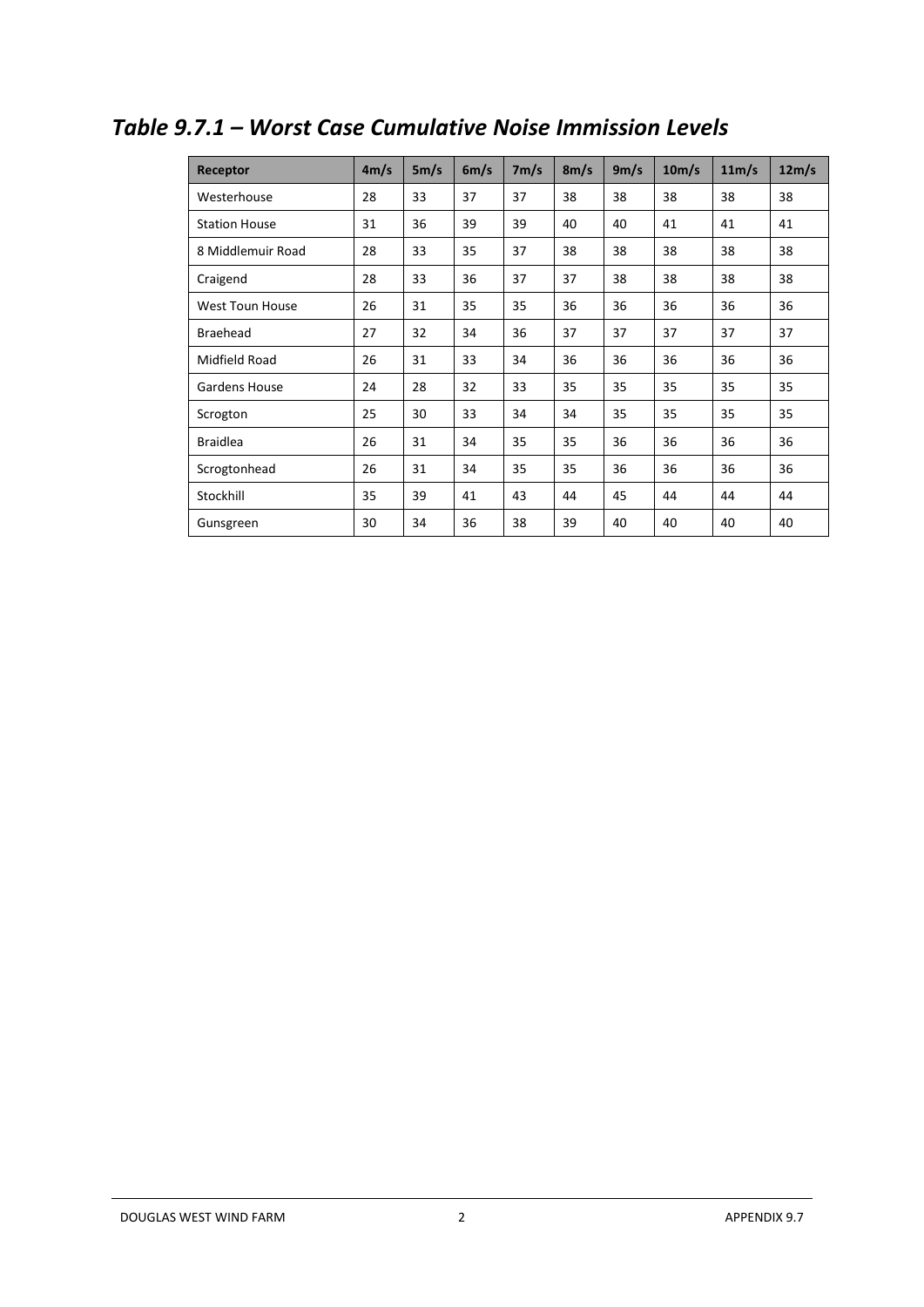<span id="page-4-0"></span>

| Table 9.7.2 - Worst Case Compliance with Noise Limits |  |  |  |  |
|-------------------------------------------------------|--|--|--|--|
|-------------------------------------------------------|--|--|--|--|

| Receptor          | 4m/s | 5m/s           | 6m/s           | 7m/s           | 8m/s                    | 9m/s           | 10 <sub>m</sub> /s      | 11m/s                   | 12m/s          |
|-------------------|------|----------------|----------------|----------------|-------------------------|----------------|-------------------------|-------------------------|----------------|
| Daytime           |      |                |                |                |                         |                |                         |                         |                |
| Westerhouse*      | 17   | 12             | 8              | 8              | $\overline{7}$          | $\overline{7}$ | $\overline{7}$          | $\overline{7}$          | $\overline{7}$ |
| Station House*    | 14   | 9              | 8              | 8              | 8                       | 10             | 11                      | 13                      | 15             |
| 8 Middlemuir Road | 12   | $\overline{7}$ | 5              | 3              | $\overline{\mathbf{3}}$ | 5              | $\overline{7}$          | 9                       | 10             |
| Craigend          | 12   | $\overline{7}$ | 4              | 3              | 3                       | $\overline{2}$ | 3                       | $\overline{\mathbf{3}}$ | 3              |
| West Toun House   | 14   | 9              | 5              | 5              | $\overline{4}$          | $\overline{4}$ | 5                       | 5                       | 5              |
| <b>Braehead</b>   | 13   | 8              | 6              | 4              | 4                       | 6              | 8                       | 10                      | 11             |
| Midfield Road     | 14   | 9              | 7              | 6              | 5                       | $\overline{7}$ | 9                       | 11                      | 12             |
| Gardens House     | 16   | 12             | 8              | $\overline{7}$ | 5                       | 5              | $\,6\,$                 | 6                       | 6              |
| Scrogton          | 15   | 10             | $\overline{7}$ | 8              | 9                       | 10             | 12                      | 15                      | 17             |
| <b>Braidlea</b>   | 14   | 9              | 6              | $\overline{7}$ | 8                       | 9              | 11                      | 14                      | 16             |
| Scrogtonhead      | 14   | 9              | 6              | $\overline{7}$ | 8                       | 9              | 11                      | 14                      | 16             |
| Stockhill*        | 10   | 6              | $\overline{4}$ | $\overline{2}$ | $\mathbf{1}$            | $\mathbf 0$    | $\mathbf{1}$            | $\mathbf{1}$            | $\mathbf 1$    |
| Gunsgreen         | 10   | 6              | 4              | $\overline{2}$ | $\overline{2}$          | $\overline{3}$ | 5                       | 7                       | 8              |
| Night-time        |      |                |                |                |                         |                |                         |                         |                |
| Westerhouse*      | 17   | 12             | 8              | 8              | 7                       | $\overline{7}$ | $\overline{7}$          | 7                       | $\overline{7}$ |
| Station House*    | 14   | 9              | 6              | 6              | 5                       | 5              | 4                       | 4                       | 4              |
| 8 Middlemuir Road | 15   | 10             | 8              | 6              | 5                       | 5              | 5                       | 5                       | 5              |
| Craigend          | 15   | 10             | 7              | 6              | 6                       | 5              | 5                       | 5                       | 5              |
| West Toun House   | 17   | 12             | 8              | 8              | $\overline{7}$          | $\overline{7}$ | $\overline{7}$          | 7                       | $\overline{7}$ |
| <b>Braehead</b>   | 16   | 11             | 9              | $\overline{7}$ | 6                       | 6              | 6                       | 6                       | 6              |
| Midfield Road     | 17   | 12             | 10             | 9              | 7                       | $\overline{7}$ | $\overline{7}$          | 7                       | 7              |
| Gardens House     | 19   | 15             | 11             | 10             | 8                       | 8              | 8                       | 8                       | 8              |
| Scrogton          | 18   | 13             | 10             | 9              | 9                       | 9              | 9                       | 9                       | 9              |
| <b>Braidlea</b>   | 17   | 12             | 9              | 8              | 8                       | 8              | 8                       | 8                       | 8              |
| Scrogtonhead      | 17   | 12             | 9              | 8              | 8                       | 8              | 8                       | 8                       | 8              |
| Stockhill*        | 10   | 6              | 4              | $\overline{2}$ | $\mathbf{1}$            | $\mathbf 0$    | $\mathbf{1}$            | $\mathbf{1}$            | $\mathbf 1$    |
| Gunsgreen         | 13   | 9              | $\overline{7}$ | 5              | 4                       | 3              | $\overline{\mathbf{3}}$ | 3                       | 3              |

\* 45dB limit assumed